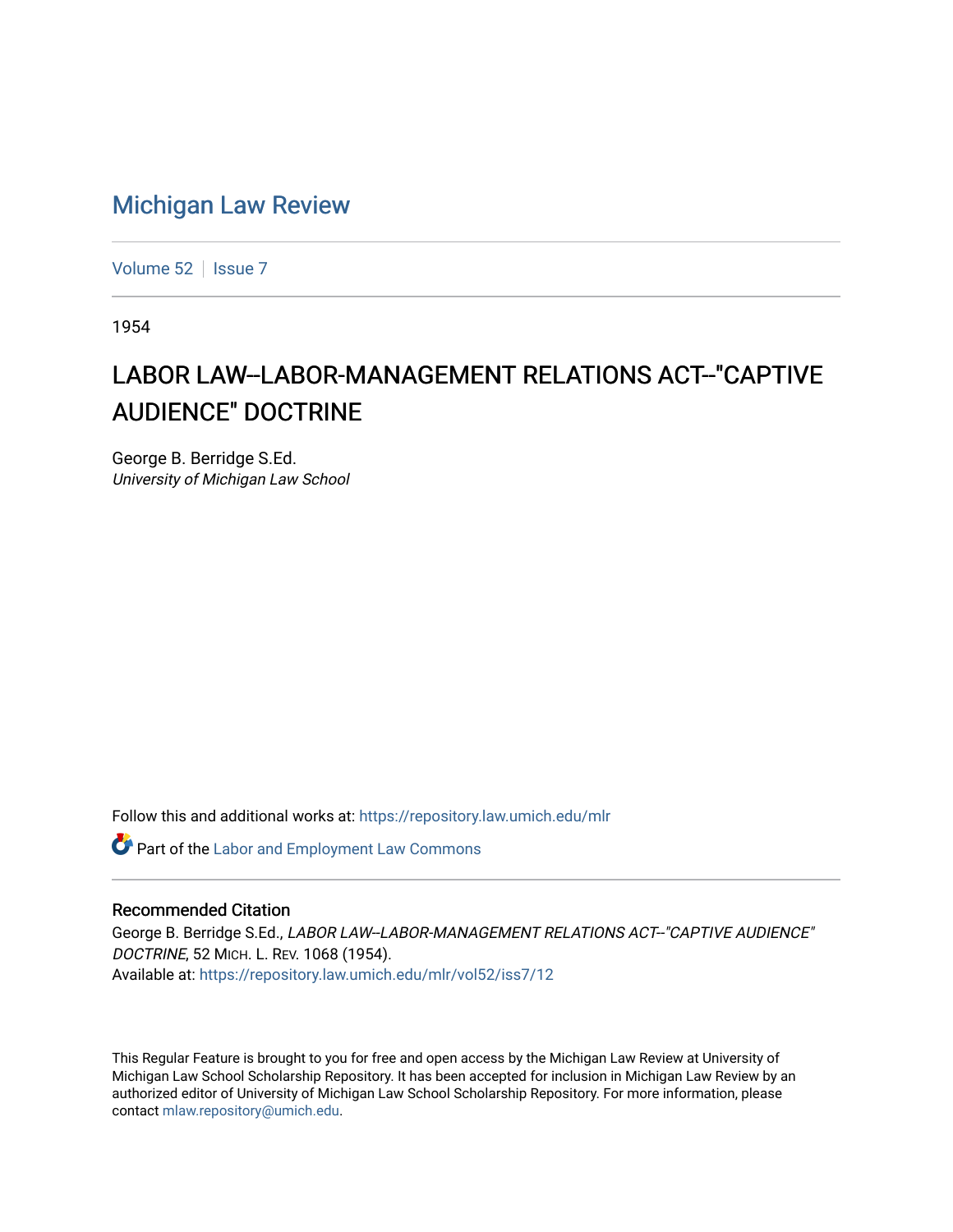LABOR LAW-LABOR-MANAGEMENT RELATIONS ACT-"CAPTIVE AUDIENCE" DoCTRINE-The day before a representation election was to be held at respondents plant the employees were assembled on the premises during working hours to hear an anti-union address by respondent's president. The union requested but was refused a similar opportunity to address the employees, and it appeared that respondent had in force a rule prohibiting union solicitation on company property. The National Labor Relations Board decided that although the contents of the president's speech were within the privilege of section 8(c) of the amended National Labor Relations Act,<sup>1</sup> in refusing the union's request respondent had applied its no-solicitation rule in a discriminatory manner and had thereby violated section  $8(a)(1)$  of that statute.<sup>2</sup> On petition for enforcement of the Board's order requiring respondent to cease and desist from interfering with its employees' rights "by discriminatingly applying its no-solicitation rule,"<sup>3</sup> *held,* enforcement granted. It is an unfair labor practice for an employer having a no-solicitation rule to make an anti-union address to his employees during working hours. *NLRB v. American Tube Bending Co.,* (2d Cir. 1953) 205 F. (2d) 45.

Where to strike the balance between an employer's right to speak freely and his employees' right to make their choice regarding unionism without interference by the employer is a perplexing problem. For the NLRB and the courts this problem involves the reconciliation of section 8(c) of the NLRA with section  $8(a)(1)$ , a matter of particular difficulty where the employer's speech is in itself unobjectionable but is made on company time and property. A literal interpretation of section 8(c) would seem to require that an employer's noncoercive remarks be held privileged even in this "captive audience" situation, but policy considerations probably make such a result undesirable, at least under certain circumstances.4 When faced with this problem for the first time under the amended NLRA, the Court of Appeals for the Second Circuit reached a compromise position. It was indicated in *Bonwit Teller v. NLRB*<sup>5</sup> that although normally an employer is free to address his employees on company time and property even without granting the union an equal opportunity to

1 "The expressing of any views, argument, or opinion . . . shall not constitute or be evidence of an unfair labor practice . . . if such expression contains no threat of reprisal or force or promise of benefit.'' Labor-Management Relations Act, 1947, 61 Stat. L. 142 (1947), 29 U.S.C. (Supp. V, 1952) §l58(c).

<sup>2</sup>61 Stat. L. 140 (1947), 29 U.S.C. (Supp. V, 1952) §158(a)(l), which makes it an unfair labor practice for an employer to "interfere with, restrain, or coerce" his employees in the exercise of their rights.

<sup>3</sup>The Board also set aside the election, which the union had lost. This action was not subject to review in the instant case, since it did not constitute a final order within the meaning of §IO(f) of the NLRA. Bonwit Teller v. NLRB, (2d Cir. 1952) 197 F. (2d) 640, cert. den. 345 U.S. 905, 73 S.Ct. 644 (1953). The Board has taken the position that the existence of an unfair labor practice is not controlling with respect to the validity of a representation election. General Shoe Corp., 77 N.L.R.B. 124 (1948); Peerless Plywood Co., (N.L.R.B. 1953) 22 **U.S.** LAw WEEK 2283.

<sup>4</sup>For a conclusion that unions have "no real campaign equivalent to employer speechmaking during working hours," see 61 YALE L.J. 1066 at 1074 (1952).

5 Note 3 supra.